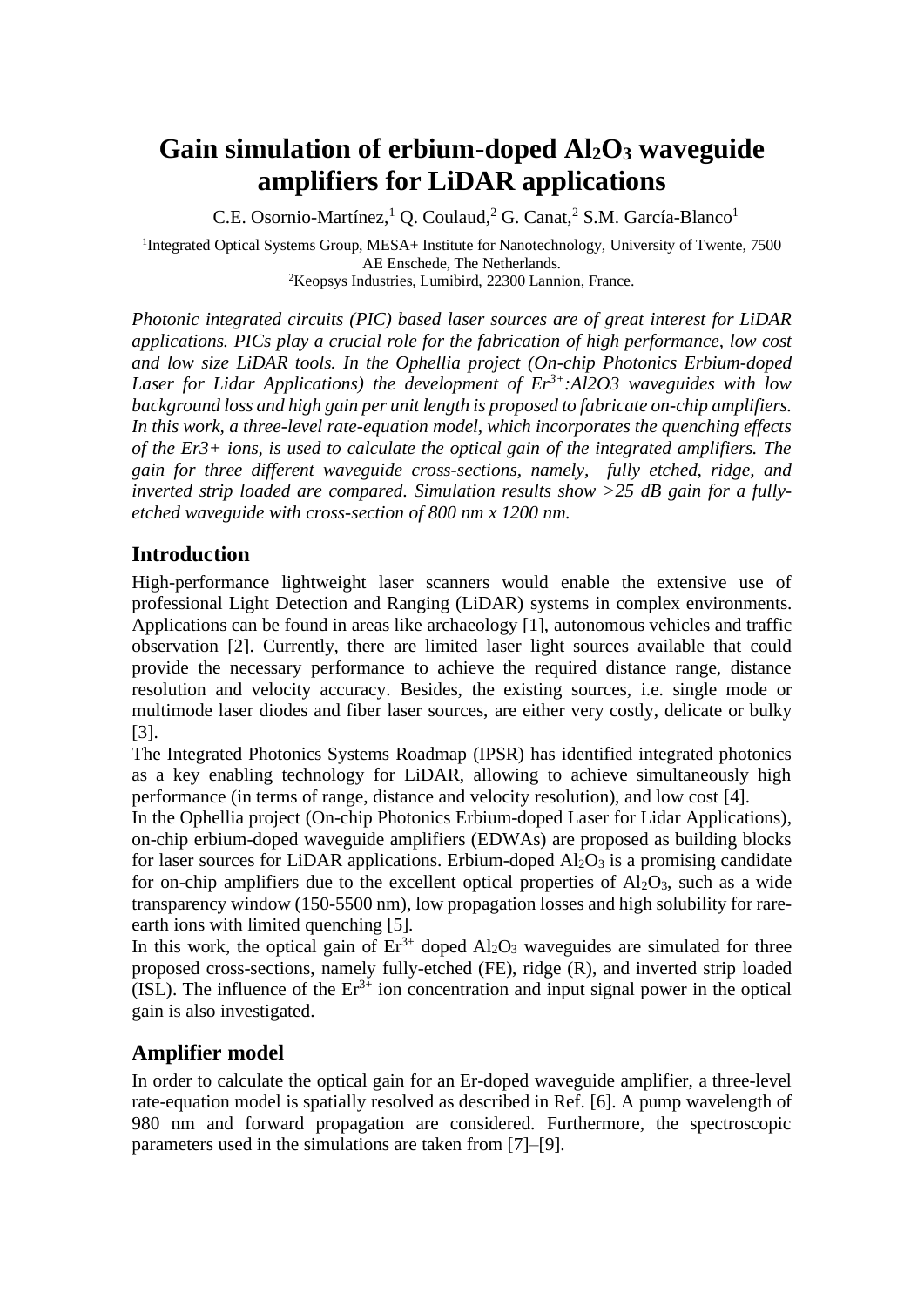The mode profiles at the cross-section of the Er-doped  $Al_2O_3$  waveguides, for the pump and signal wavelength, are calculated using the Finite-Difference Eigenmode (FDE) solver from the commercial software Lumerical.

## **Results**

#### *Cross-section designs*

A schematic of the cross-sections is presented in [Fig. 1.](#page-1-0) Where *W* is the core width, *H* is the growth thickness, *h* is the etched thickness for the ridge configuration, and  $\alpha_l$  is the etching angle for  $Al_2O_3$ . For the case of the inverted strip loaded waveguide, a  $Si_3N_4$ asymmetric double stripe  $[10]$  is under the Al<sub>2</sub>O<sub>3</sub> layer. The width of the Si<sub>3</sub>N<sub>4</sub> (*W<sub>SiN</sub>*) waveguide is 300 nm and the  $SiO_2$  buffer layer between the top  $Si<sub>3</sub>N<sub>4</sub>$  stripe and the Al<sub>2</sub>O<sub>3</sub> layer has a thickness (*tbuffer*) of 100 nm.



<span id="page-1-0"></span>Fig. 1. Schematic of the waveguide cross-section. (a) Fully-etched. (b) Ridge. (c) Inverted strip loaded.

#### *Gain simulations*

The optical gain as a function of the gain medium length is studied for different  $Er^{3+}$  ion concentrations. The pump and signal wavelengths are 980 nm and 1550 nm, respectively. The propagation losses are set to 0.25 dB/cm for both wavelengths.

The simulation results for the three waveguide cross-sections are shown in [Fig. 2.](#page-1-1) For the case of the fully-etched waveguide amplifier, the core is 800 nm thick and 1200 nm wide. The ridge waveguide has a growth thickness of 800 nm, an etch thickness of 350 nm and a width of 1200 nm. For the inverted strip loaded configuration, the thickness of the  $A1_2O_3$ layer is 800 nm. For a frequency-modulated continuous-wave (FMCW) source demonstrator, a signal output power of 100 mW is required. Therefore, a pump power of 300 mW that reaches gain saturation and signal power of 1 mw are considered for the simulation.

Then, the optical gain as a function of the input signal power is presented in [Fig. 3.](#page-2-0) The optimum ion concentrations for each cross-section for a length of 5 cm and the optimum length, i.e. length for which the gain is higher, are extracted from [Fig. 2.](#page-1-1) For the 5 cm long amplifier, a concentration of  $30x10^{25}$  ion/m<sup>3</sup> is used for all the cross-sections. For



<span id="page-1-1"></span>Fig. 2 Optical gain as a function of the gain medium length for various  $Er<sup>3+</sup>$  ion concentration for the three different cross-sections: (a) FE. (b) R. (c) ISL. The pump and signal power are set to 300 mW and 1 mW, respectively.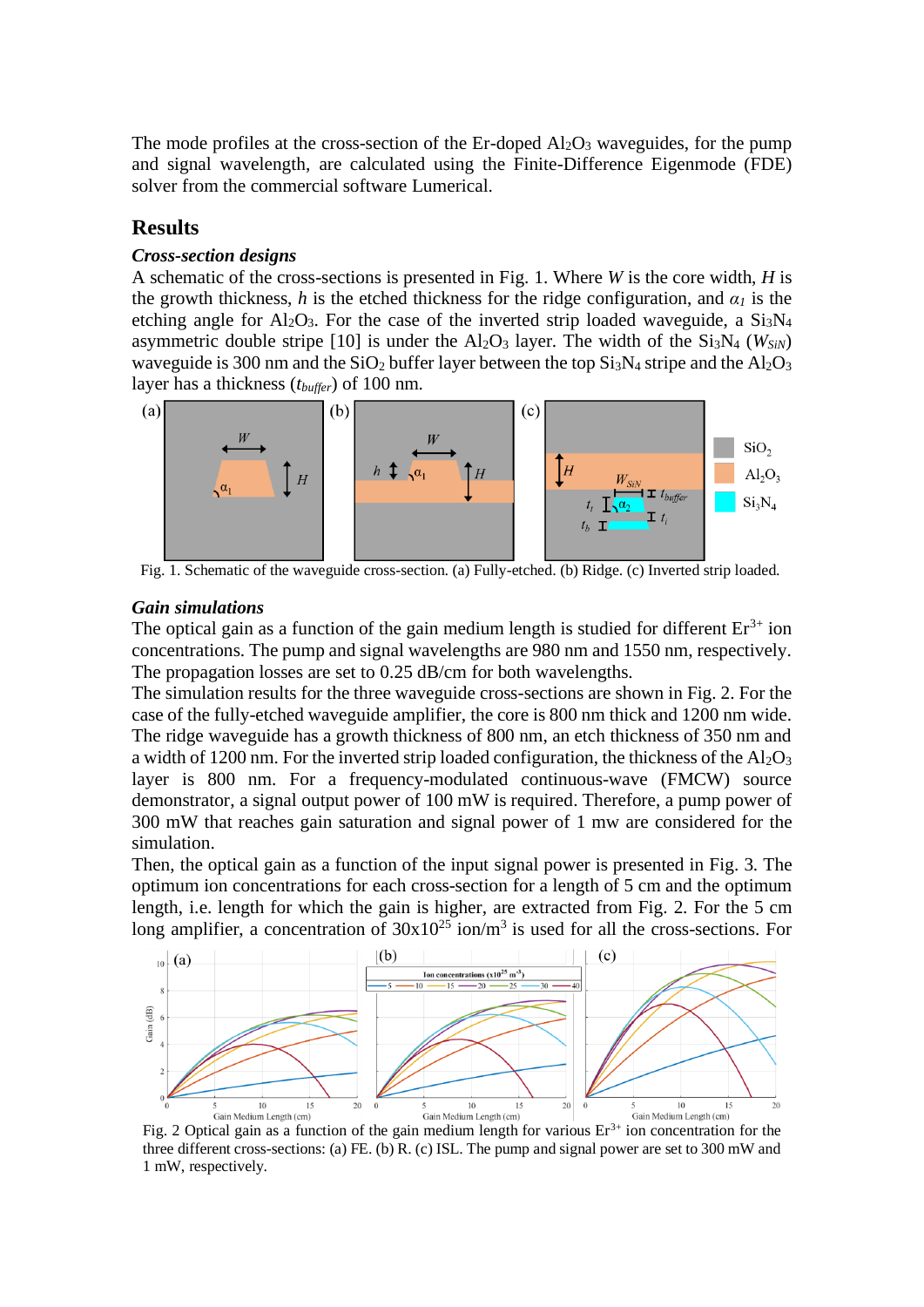the optimum length, a concentration of  $20x10^{25}$  ion/m<sup>3</sup> is used for the FE and R crosssections while for the ISL cross-section, a concentration of  $15x10^{25}$  ion/m<sup>3</sup> is chosen.



<span id="page-2-0"></span>Fig. 3. Optical gain as a function of the input signal power for the optimum concentration for amplifier lengths of: (a) 5 cm,  $30x10^{25}$  ion/m<sup>3</sup> for the 3 cross-sections. (b) Optimum length: FE = 19 cm,  $20x10^{25}$  $\text{ion/m}^3$ ; R = 18 cm, 20x10<sup>25</sup> ion/m<sup>3</sup>; IS = 19 cm, 15x10<sup>25</sup> ion/m<sup>3</sup>. Pump power of 300 mW is considered.

#### **Discussion**

With the fully-etched cross-section a signal output power of  $\sim$  45 mW can be achieved, considering an input power of 1 mW and an amplifier length of 19 cm with an optimum  $Er<sup>3+</sup>$  ion concentration of  $20x10^{25}$  ion/m<sup>3</sup>. In [Fig. 3,](#page-2-0) it is observed that for higher input signal powers the gain is drastically reduced. This is due to the saturation of the ion population in level  ${}^{4}I_{13/2}$  (where stimulated emission takes place), quenching, and energy transfer up-conversion (ETU) [8], [11].

The impact of the excited-state absorption (ESA), quenched ions, and core dimensions on the gain of an EDWA with FE cross-section are shown in [Fig. 4a](#page-2-1). It is observed that ion quenching has the most detrimental impact on the optical gain compared to ESA. Scaling of the waveguide core cross-section by a factor 3 has almost the same effect on the optical gain as removing the pair induced ion quenching for the range where 1 mW  $\geq$ input signal power  $\geq 1 \mu W$ . Increasing the core waveguide dimensions allows reaching higher output powers. However, waveguides with such large cross-sections are multimode leading to bad beam quality  $(M^2>1)$ . [Fig. 4b](#page-2-1) shows that increasing the pump power is inefficient because ETU and quenching among  $Er<sup>3+</sup>$  increase with pump power. A significant amount of absorption is non-saturable at the applied pump powers. Moreover, the applied pump power is limited by the available single-mode laser diode at 980 nm  $(-600 \text{ mW})$  and the coupling efficiency between the diode and the EDWA.

In practice, for an amplifier with a spiral configuration, a fully-etched cross-section would be preferred for longer amplifier lengths. This is because the mode is more confined to the core and therefore the minimum bending radius, to have negligible losses, is reduced compared to the ridge and inverted strip loaded cross-sections. On the other hand, for



<span id="page-2-1"></span>Fig. 4. (a) Influence of ESA, quenched ions and waveguide core dimensions on the optical gain for a FE cross-section. Blue dashed line corresponds to the results presented in Fig. 3. Pump power is set to 300 mW. (b) Optical gain as a function of pump power for the FE cross-section.